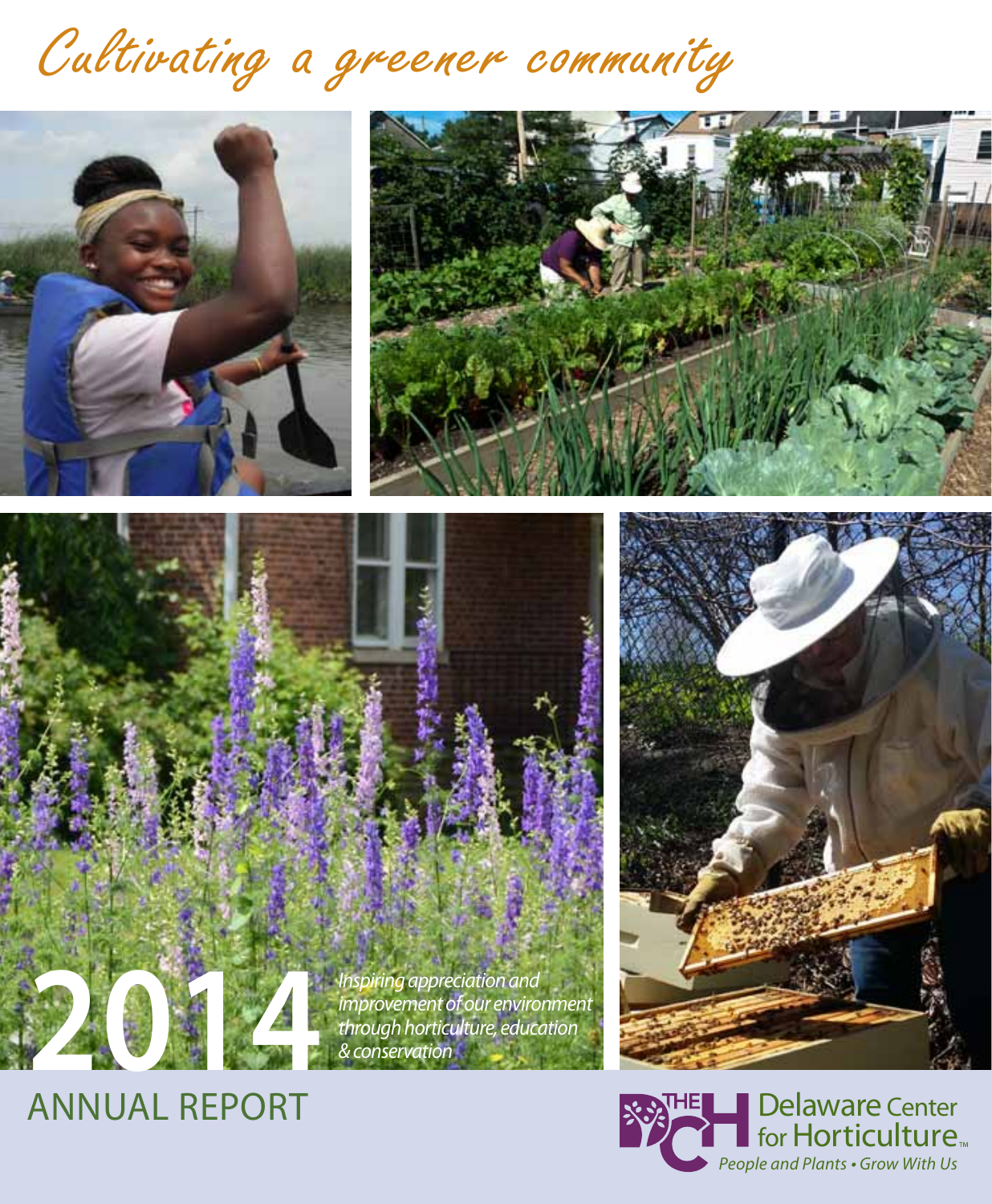

f Contents

2 President & Executive Director Letter of Thanks

#### **Growth Reports**

- **3** Public Landscapes
- 4 Tree Program
- **5** Urban Agriculture
- **6** Adult Education
- Environmental & Social Justice **7**

#### **Thanks to Contributors**

- **8** Annual Giving Campaign
- 10 Program Funders
- 11 In Kind Giving Supporters
- 12 Rare Plant Auction<sup>®</sup>
- 13 Volunteers
- 13 Planned & Tribute Gifts
- 14 Capital Campaign (2010-2014)
- 15 Financial Overview
- 16 Staff & Leadership

*With the exception of the Capital Campaign, all gifts listed in this report were received between Oct. 1, 2013 and Sept. 30, 2014. If omissions or inaccuracies are found, contact Joe Matassino: jmatassino@thedch.org or 302-658-6262 x103.*

Dear friends,

For all of you who remember the taste of a fresh tomato plucked right from the vine, the feeling of walking in the cool shade beneath a leafy tree, or the joy of watching a plant thrive under your care, these are some of the simple experiences yet magical qualities of gardening we impart to many of our program participants.

There are larger stories too: providing fresh produce in neighborhoods where it is difficult to get; improving air quality in neighborhoods with street trees; providing horticulture skills training; keeping stormwater out of Wilmington's sewer overflow.

Thank you for your support this year. 2014 was a challenge with the dual focus of completing the Capital Campaign while delivering important programs.

Thanks to you, our donors, the Board of Directors embarked on Phase I of the Capital Campaign for Green Renovations and Expansion, and so, for half the year, staff have been sharing the building with carpenters, roofers, electricians, plumbers and others who are busy improving and expanding our headquarters so we can teach more, collaborate more, demonstrate the green technology that we practice throughout the city and now have the opportunity to showcase onsite.

We also welcomed new staff this year, including Bonnie Swan, Education Manager; Jeff Long, Assistant Urban Farmer; Helen Anderson, then Sarah Casalvera as Administrative Assistant; and Steve Draper, our first Business Manager. Congratulations also, to existing staff who were promoted, including Lenny Wilson, Associate Director of Development; Martha Stephens, Assistant Director of Programs; and Adrienne Spencer, Urban Farmer.

We hope you will enjoy reading about some of our program milestones and achievements in this report. Then come join us: it's a vibrant place.

Gratefully, **Andrew Bunting** *Board President* 

**Pam Sapko** *Executive Director*

2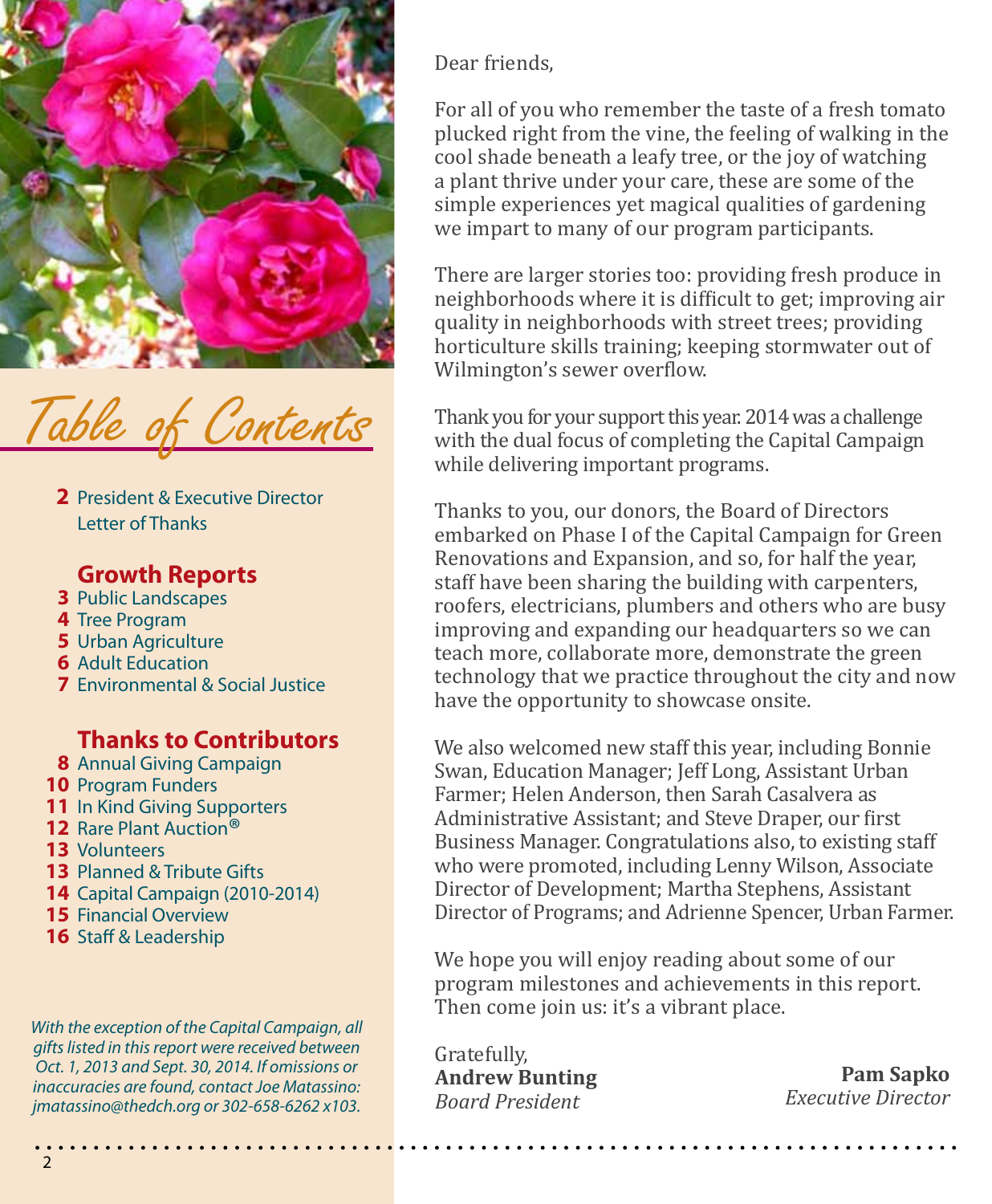### **PUBLIC LANDSCAPES**

#### *Beautifying municipal and community spaces with plants and practices that improve air and water quality, and reduce stormwater runoff*

Attractive community and municipal gateways and focal points for residents and visitors play an important role in community building and local economies. To that end, TheDCH supports communities and organizations through numerous public, private and business grants and gifts. For example,we:

Provided consultation, design, and beautification support for numerous urban public spaces in the City of Wilmington, including: Hill Road, Brandywine Zoo, Columbus Monument, and Rodney Square **✓**

Assisted the City of Wilmington Public Works Department and other stakeholder entities with the beautification of public corridors throughout the region, including the Kennett Pike, 11th Street, and Martin Luther King Blvd. **✓**

Provided design and installation expertise for a streetscape project at the Kalmar Nyckel Foundation **✓**

In many cases, the renovations improved the environment by removing aggressive or harmful invasive species and sometimes, like in the case of the Brandywine Zoo, experts provided other valuable consultation, like animal-friendly plant choices.

**NOTEWORTHY:** Thanks to Crystal Trust, underwriter for a 2014 Isuzu HD NPR Gas Crew truck. This workhorse transports 7 workers, carries more tools, is more flexible with side and rear gates, and a lift for easy loading.

**AWARD:** Delaware Nursery and Landscape Association Award for the Brandywine Pumping Station 103 E 16th St. (designed, installed, and maintained by TheDCH through a City of Wilmington Public Works contract.)

 "Collaborating with TheDCH has been an important part of making our block feel like a community. I really like having an organization that values native landscaping and understands the importance of partnering with neighbors."

> **- David Jezyk, Ed. D.**  *New Castle County Vocational & Technical School District*







- **1 Streetscape installed at Hill Road in Wilmington**
- **2 Major median plantings at Rts. 13 & 40**
- **120** Improved urban block **faces with 31 streetscapes**
- **160** Planted 4,050 annuals **& perennials in urban sidewalk containers**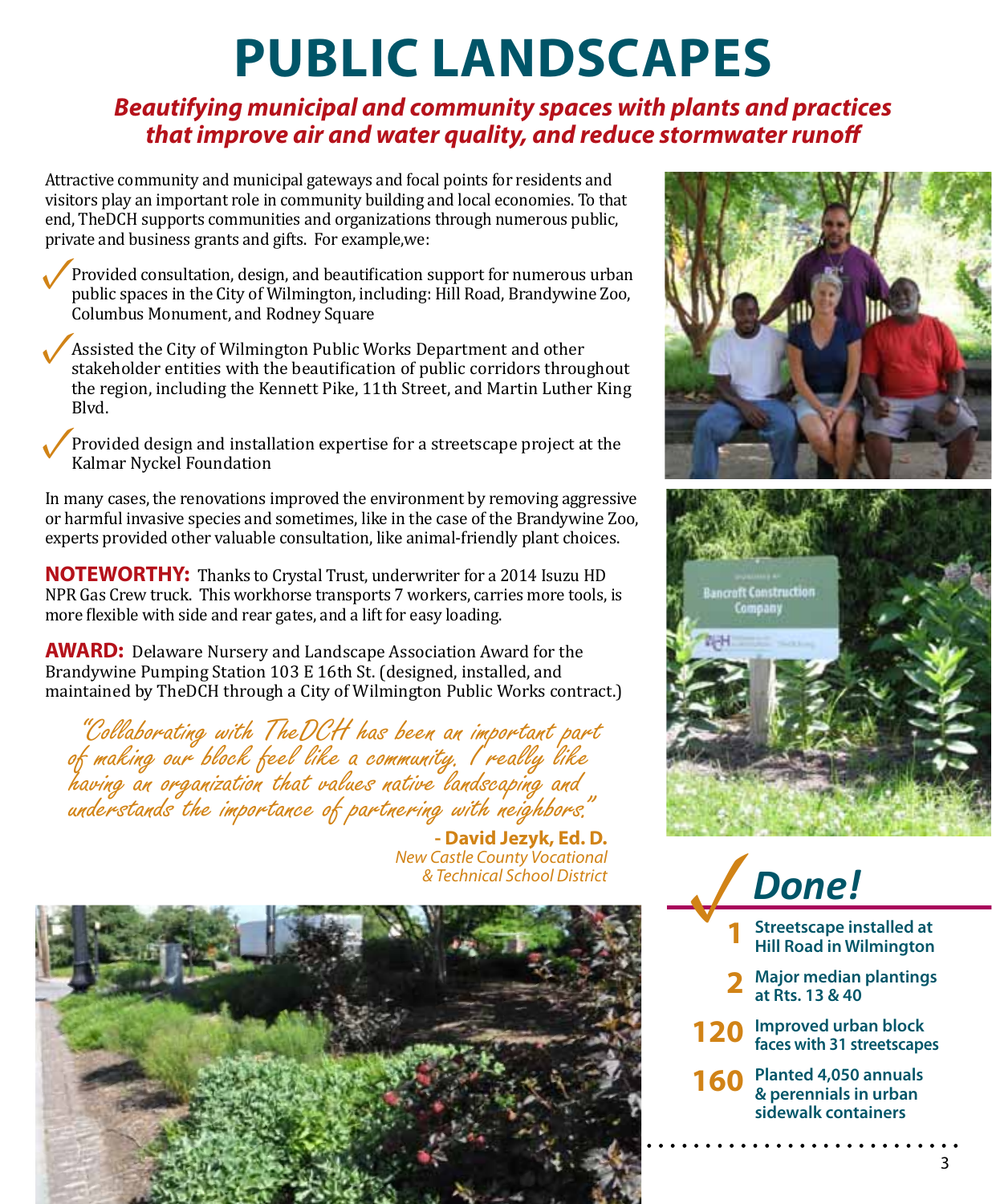### **TREE PROGRAM**

#### *Increasing the tree canopy and educating people about the environmental, fiscal and community benefits of trees*









- 252 Trees (& seedlings) sold or **distributed**
- 145 Kids & adults trained in 21 **tree events & workshops**
- **Trees cared for (inspected, 1,104** Trees cared for (inspected, watered, pruned, & removed)

"Thank you for your efforts to make Wilmington a greener city filled with trees. Our residents and<br>community really appreciate it."

**- Adele Meehan**  *Union Park Gardens*

Trees clean the air, cool urban streets, reduce erosion, beautify neighborhoods, and provide habitat for beneficial wildlife. From an environmental and social perspective, trees are a great asset. And so increasing the tree canopy in Delaware, especially its urban areas, is a priority.

Tree plantings bring people together and to build a sense of community by improving it through trees. This year, TheDCH held and/or coordinated volunteer tree planting events at DelCastle High School, Moyer Academy and Riverview Cemetery.

The Tree Program also continued to put trees in the hands of residents through TheDCH low cost Spring and Fall Bare Root tree sales, Trees for Bellefonte and City of Wilmington Low Cost Tree Sales, and promoting the Arbor Day Foundation and Delmarva Power free tree giveaway. The Trees for Bellefonte sale was the third in a series of town-wide efforts made possible by Delmarva Power.

A robust tree canopy means caring for them too. TheDCH continued its work of inspecting, pruning, removing and replanting trees throughout the City of Wilmington's low-income neighborhoods, including coordinating \$100,000 of hazardous tree remediation and replacement in the public right of way.

Educating and inspiring people to advocate and care for trees is at the core of the Tree Program, and this year, numerous outreach events were held, including: three NeighborWoods Celebrations in October, four tree pruning and education events through ACTrees and a TD Tree Care Grant, an Arbor Day Celebration at St. Anthony's School, and a "Big Tree Tour" at the Wilmington-Brandywine Cemetery.

**NOTEWORTHY:** Thanks to TheDCH beekeeping outreach, 10 Purple Robe Black Locusts with wisteria-like blooms were sold to local beekeepers. The tree's dense clusters of fragrant blossoms are extremely attractive to bees, and **behavior the honey produced** from the tree is highly sought-after.

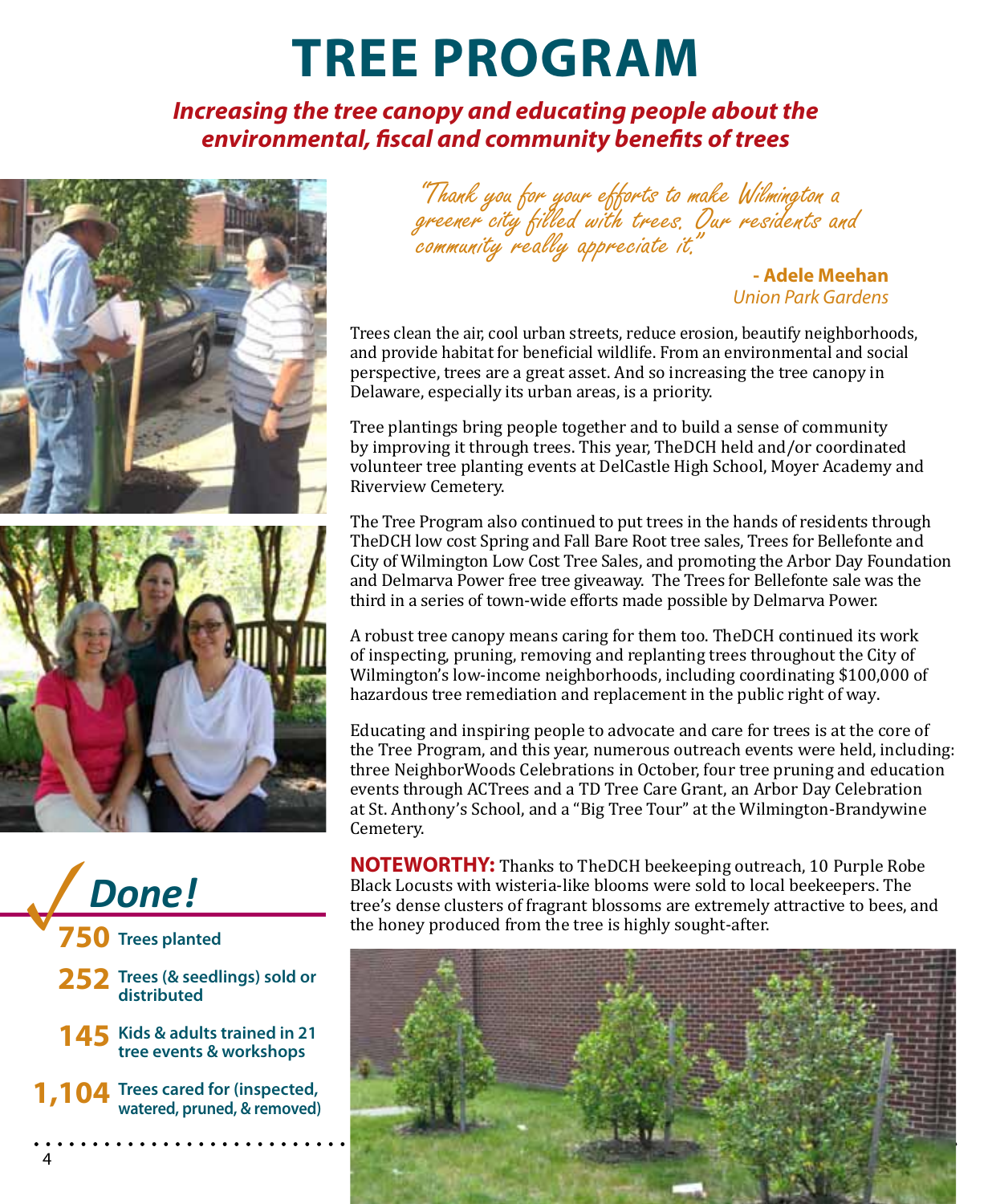## **URBAN AGRICULTURE**

### *Increasing food security in neighborhoods that need it*

The Urban Farm at 12th & Brandywine in Wilmington is the flagship of<br>
Urban Ag's efforts to increase access to healthy food in neighborhoods where<br>
it is scarce. Activities on the farm – powered by your financial support a Urban Ag's efforts to increase access to healthy food in neighborhoods where volunteerism -- included weekly market days, and expanding "100% Fresh" marketing in the farm's food shed.

The Urban Farm also aims to inspire and educate neighbors, children and special populations, like a group of students with emotional and behavioral issues, who visited the farm and engaged their five senses, picking and smelling fresh herbs, sampling blackberries, planting beans, and discovering how worms help break down garden waste in compost.

Building a social change movement requires a lot of research and coordination of background activities. To that end, the Urban Ag staff was engaged in numerous committees and organizations, including:

Leadership for the Delaware Urban Farm and Food Coalition **✓**

- Participated in the DEUFFC's Political Economy Committee, which was instrumental in drafting a water usage framework for the City of Wilmington for community gardeners **✓**
- Helped create an interactive map of all known NCCo community gardens for and urban farms **✓**
- Began a 2-year research study of the local food system data and gaps with funding from a Specialty Crop Block Grant **✓**
- Provided support for Wilmington's Healthy Corner Stores Initiative **✓**

**NOTEWORTHY:** Urban Agriculture Manager Tara Tracy represented TheDCH at the 16th Annual National Value Added Agricultural Conference and the Northeast Regional Center for Rural Development What Works Conference, and was the copresenter of a poster entitled, "Kale Chips Rock! Delaware Urban Farm and Food Coalition Helps Delawareans Eat and Grow Healthy."

"Many thanks for the new growing beds at Shearman Street Intergenerational Community Garden. We appreciate the care that was taken with the project. I have already planted pole beans, zucchini, and cucumbers, and we have people waiting in line for the other three beds."

> **- Alice Davis**  *Shearman Street gardener*



- **Renovated Shearman Street Intergenerational Garden, replacing eight raised garden beds 1**
- **30** Community Gardens<br>
supported with exper **supported with expertise & technical assistance**
- **Pounds of produce sold in the food shed (grown at the Urban Farm in Wilmington) 1,412**



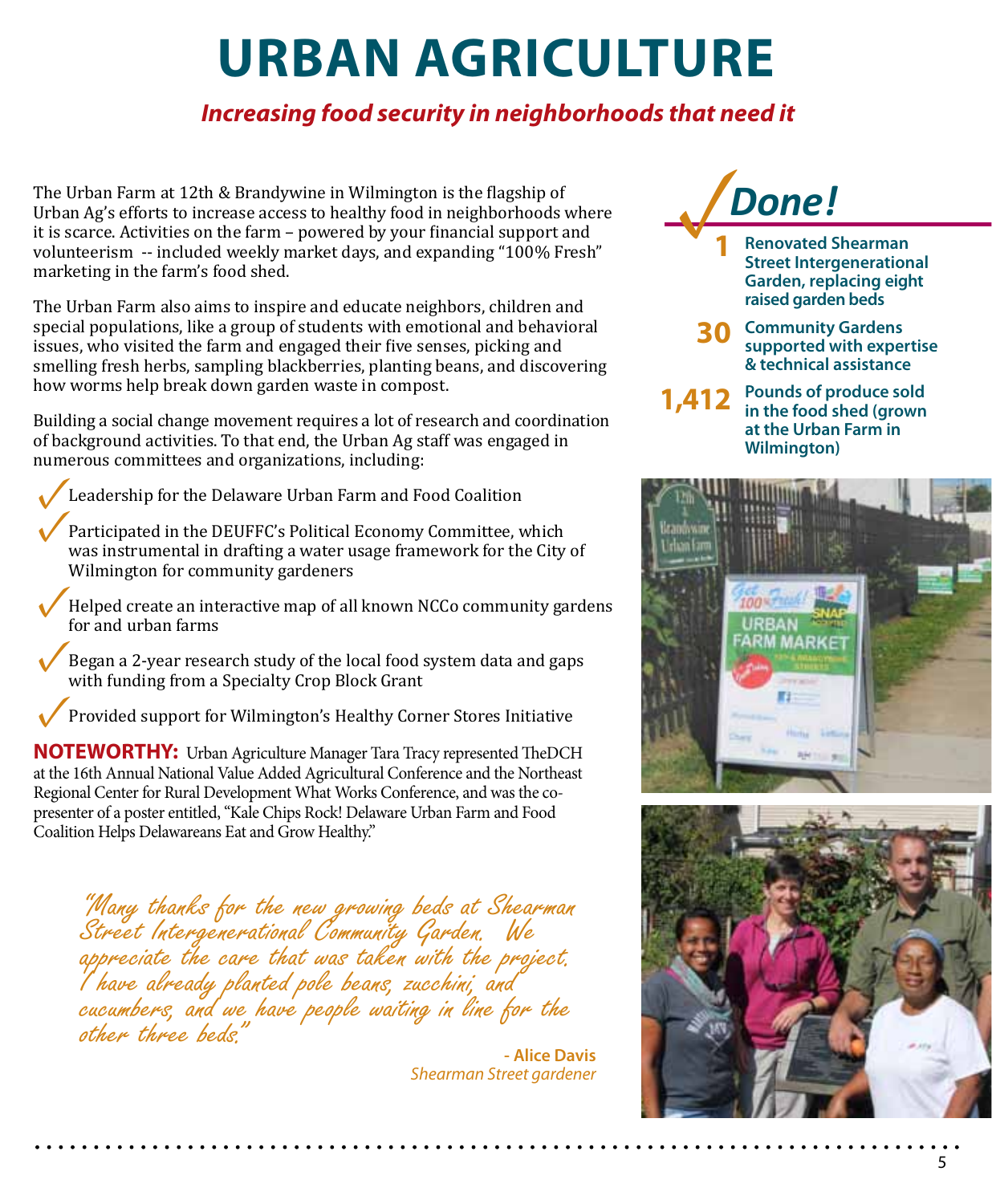### **ADULT EDUCATION**

*Lectures, workshops, day trips, tours & excursions for the education, enjoyment and appreciation of gardening and the environment*

**✓***Done!*

- **41 Classes & Offsite Trips**
- **345 Gardeners, crafters & artists improved their knowledge and skill through workshops & lectures**
- **153 Members & their guests visited regional gardens**
- **103 Garden enthusiasts travelled to gardens in the US and abroad**





You love to learn about gardening through lectures, hands-on workshops, day trips and excursions, and this year, TheDCH leadership restructured and fine-tuned the adult education programming to align it with your interests and TheDCH mission.

You asked for more excursions, we made two trips to Cuba, and to western New York for the nation's largest city garden tour: Garden Walk Buffalo. Your interest in sustainability led to the "Ask an Expert Plant Clinic" on beneficial insects and companion planting, and a new series, "Your Garden: Nature's Way," a four-season workshop series packed with information to take home and use.

Building renovations spurred a new offsite garden tour series: Learning from Great Gardens, featuring tours of the private gardens of some the region's foremost horticulturists. Both new series met with instant interest; many of the events sold out.

. . . . . . . .



### **✓***Done!*

- **5 Enrolled in the Return to Work Green Jobs training program, bringing the total to 44 since inception**
- **40 Preschoolers served through The Secret Garden**
- **20 Children served in the Clarence Fraim Boys & Girls Garden Club**
- **24 Teens served in the Horticulture and Environmental Leadership Program**
- **12 Teen interns served in Wilmington's Green Jobs Program**
- **30 Students served in field trips to Point Lookout**
- **12 Women served through the Baylor Women's Correctional Institution Garden Club**

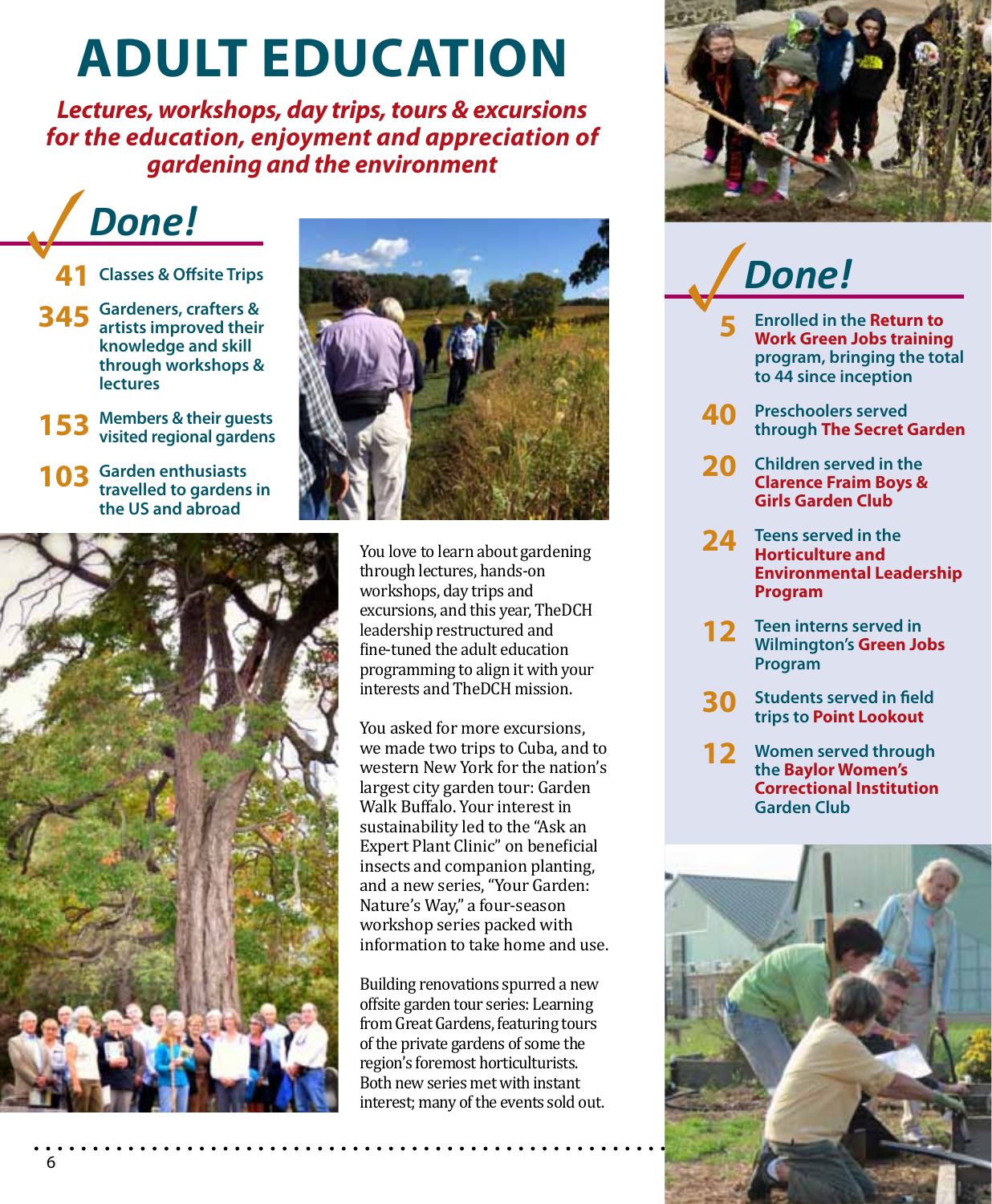## **ENVIRONMENTAL & SOCIAL JUSTICE**

### *Horticulture training, life skills and inspiration for underserved populations*

We believe that tomorrow's leaders in underserved communities rise from within when they are engaged and equipped with skills to address important issues that directly impact their lives, like food security, air and water quality, and neighborhood cohesion through greening projects. That is what TheDCH Environmental and Social Justice Education programs aim to do. This year, your volunteering, financial contribution and program participation has made and will continue to make a difference in communities that are ripe for positive change.

Here's one example: one morning, a woman driving by TheDCH stopped her car and got out to chat with staff members in the garden and thank TheDCH for helping her through a tough time in her life. Becky had recently been released from Baylor Women's Correctional Institution after serving a sentence related to long-term drug and alcohol abuse. At one of the lowest points in her confinement, working with flowers in a floral design program of TheDCH, staffed by dedicated Garden Club of Wilmington volunteers, made a huge difference to her then, and after she was released. Today, Becky is 15 months sober and working towards Nurse's Aide certification.

Located in Wilmington's Hilltop neighborhood, the Secret Garden is an enchanting outdoor classroom for Ministry of Caring preschoolers. This year, through generous financial support and labor of volunteers and Challenge Program participants, renovations at the Secret Garden – including raised beds, 4-season chalkboard, grading and mulch – were completed. Other life enhancing opportunities this year:

Weekly garden sessions with summer and after-school youth at Clarence Fraim Boys and Girls Garden Club. In the club children plant, tend and harvest the raised bed garden, and prepare and sample food from the fresh produce. They also learned about the environment through interactive projects like decorating a rain barrel. **✓**

The Horticulture and Environmental Leadership Program for academically successful middle school students from low income families connected youth to nature and provided training and environmental stewardship in two, 3-week sessions that took them to meadows, streams, marshland, forest, rock climbing, canoeing and more. **✓**

Return to Work Green Jobs Training for ex-offenders: participants got 600 hours of on-the-job training in Urban Agriculture, Urban Forestry, and Public Landscaping, often benefitting under served neighborhoods. **✓**

Baylor Women's Correctional Institution gardening program for incarcerated women, in partnership with the Garden Club of Wilmington, delivered weekly garden programming. **✓**

**AWARD:** Arbor Day Foundation National Award for Education Innovation recognizing the Return to Work Green Jobs program. Return to Work also got national exposure on WHYY's syndicated You Bet Your Garden with Mike McGrath.

**AWARD:** Pennsylvania Horticultural Society Garden & Greening Blue Ribbon Award for TheDCH Secret Garden in Wilmington's Hilltop neighborhood.

 $\ddotsc$ 

. . . . . . . . . .





"I feel particularly good to be able to support the work that TheDCH does with ex-offenders. This is very, very worthwhile<sup>"</sup>

**- Alice Reilly**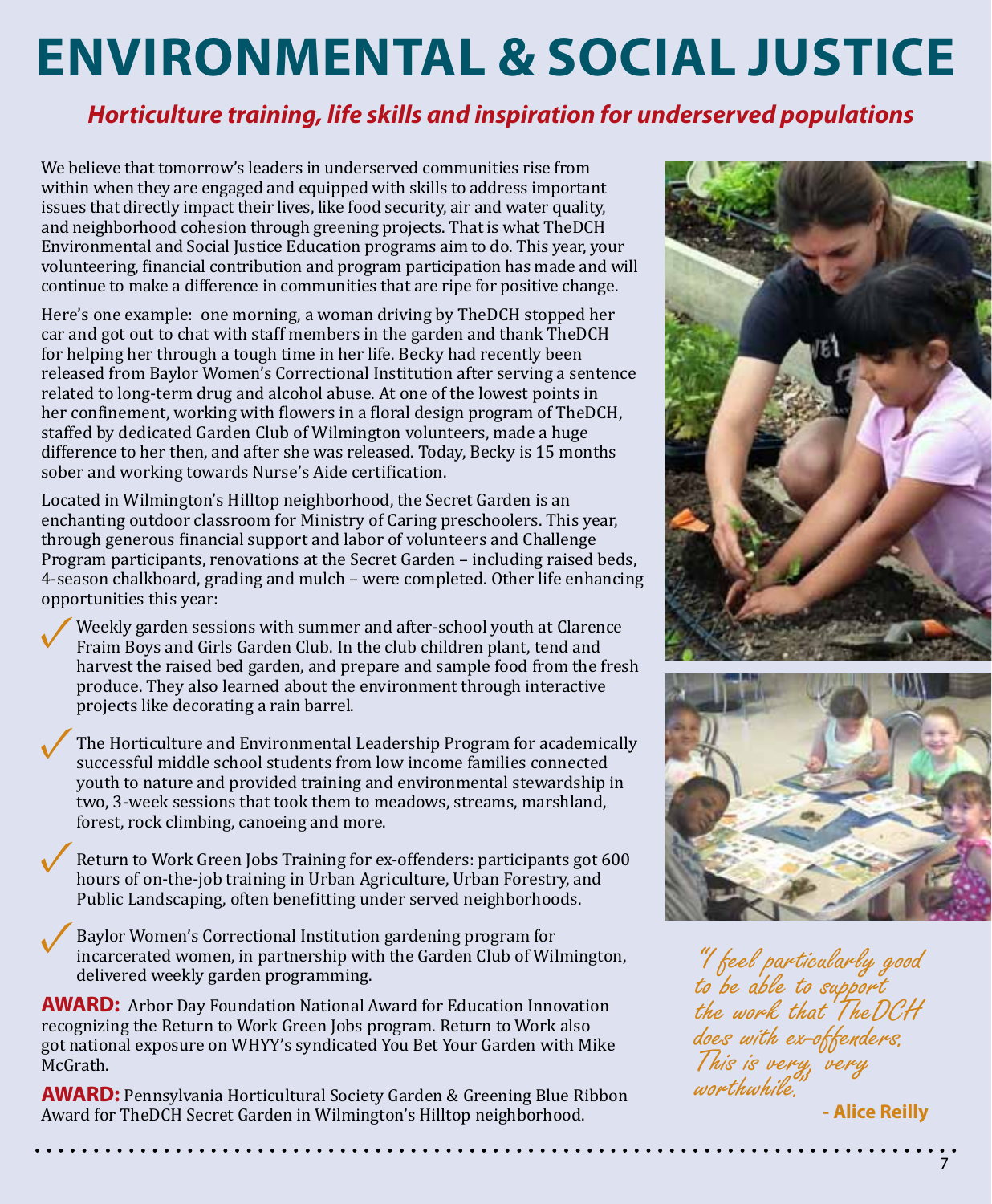Annual Giving Campaign

#### **Emily du Pont Circle \$2,500 or more**

Mrs. George P. Bissell, Jr. Helen L. Eliason Lynn Herrick and Rodney Sharp The Huisking Foundation, Inc. Johannes R. & Betty P. Krahmer 4% Solution Fund Mr. and Mrs. C. Ronald Maroney Nor' Easter Foundation Yaverland Foundation

#### **\$1,000 to \$2,499**

Paul and Beth Bechly Tony and Gina Bosworth Elizabeth W. Bours *In memory of Mary Anne Bours Nimmo* David and Kathlenn Brownlee Dr. and Mrs. Gordon A. Bussard Mr. and Mrs. Joseph E. Carbonell III Mr. and Mrs. Steven M. Castorani Charles S. Crompton, Jr. Valarie and Dick Elliott Mr. and Mrs. Pierre du Pont Hayward *In memory of Letty Downs* Missy and Dan Lickle Bruce McNew Mrs. Christopher L. Moseley Chris and Mary Patterson Penny Pleasance and Robert E. Ewers Alice D. Reilly Jill and Craig Schroeder Ann T. Schutt *In memory of Nedinia S. du Pont* Katharine D. Schutt Evelyn Price Scott Elizabeth A. Sharp Ann D. Wick

#### **TheDCH Donors \$500 to \$999**

Kirk and Preston Ayars Linda and Steve Boyden Andrew Bunting Mr. and Mrs. J. Simpson Dean, Jr. Ederic Foundation Don and Susan Fisher

Hamilton Family Foundation Peter and Caryl Horty Foundation Fund Larry and Janine Iorii William and Melissa Lafferty Betsy B. McCoy Morgan Stanley, Inc. Carrie Anne Wiles *In memory of Julianne M. Wiles*

#### **\$250 to \$499**

Dr. and Mrs. Marvin V. Andersen Robert and Joan Appleby Frances Bayard Bernardon Haber Holloway Architects Cecile and John Buonocore Jack and Sue Burchenal Anne Canby and Page Nelson Mr. and Mrs. Matthew Day Mr. and Mrs. Donald DeWees, Jr. Charles F. du Pont *In memory of Nedinia S. du Pont* Mr. and Mrs. Edward B. du Pont Hetty Francke Emily T. Frick Francis A. Gansz Garden Adventures LTD Mr. and Mrs. Richard J. Giacco Karl and Shirley Grieshaber Hessler Properties, Inc. James and Lori Hollis Charles L. Ingersoll and Richard T. Jolly Mr. and Mrs. Joseph Janssen Jan Jessup Simon and Carolynn Jeynes Susan and Scott Johnson Walter D. Jones Rob and Jean Krapf Richard and Sally Lighty Marshall Dennehey Warner Coleman & Goggin, P.C. Mike and Paula McGowan Gynnie Moody Mr. and Mrs. Andrew G. T. Moore II *In memory of Cecily E. Moore* Christine Moritz Mr. and Mrs. Richard N. Potter Barbara C. Riegel *In honor of TheDCH* Mr. and Mrs. Walter Speed Rowland Moira Sheridan

Jeanne O. Shields Mr. and Mrs. Henry H. Silliman, Jr. Renee and Scott Simonton Mr. and Mrs. P. Coleman Townsend, Jr.

#### **\$100 to \$249**

Mr. and Mrs. Frederick H. Altergott Bernard and Helen Balick Anne and Glenn Barnhill Mr. and Mrs. Lance B. Bartel Mr. and Mrs. Richard Bayard Jack Blumenfeld and Karen Jacobs Mr. and Mrs. Pete Booker Barb and Steve Boraleske Herman Boyd and Christopher Johansen Phil and Pat Boyd Barbara Butterworth Mr. and Mrs. R.R.M. Carpenter III Mr. and Mrs. Richard E. Colgate Eleanor D. Craig Joanne B. Cushman Mr. and Mrs. Harold A. Davis *In memory of Helen A. Detchon* Mr. and Mrs. Lawrence G. Davis Mr. and Mrs. Terry Doordan Mr. and Mrs. Ford B. Draper, Jr. Shari Edelson The Garden Club of Wilmington John F. Gehret Mrs. William F. Gillespie III Matt Glanden Barbara and Denny Glazar Elena Goff Elinor Goff Alice D. Graham Mr. and Mrs. Brenton R. Grant III Denison and Wendy Hatch Kathy Hershey-Mannello Elaine Hickey The Honorable and Mrs. Paul Ignudo Joyce P. Johnson Lynne and Fred Kielhorn Lois A. Kinckiner John and Elizabeth Kramarck Faith B. Kuehn Jeffrey Lank Mrs. Greta B. Layton James H. Lee I-Hwa Lee Mr. and Mrs. William C. Lickle F. Clark Lord III M. William Lower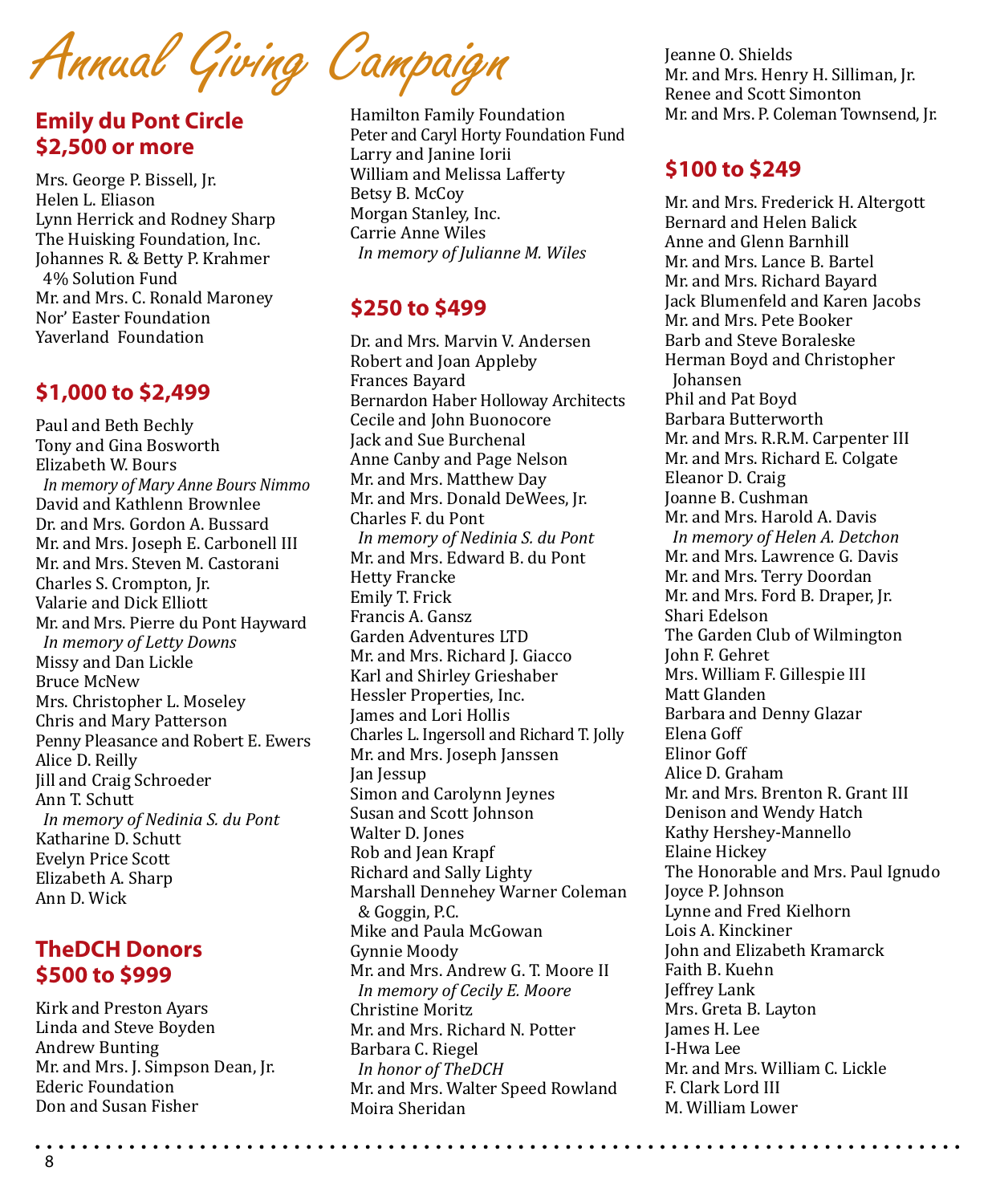Mr. and Mrs. H. David Lunger Mr. and Mrs. William H. Lunger Joseph P. Melloy, Sr. *In memory of Alberta Melloy* Brenda Morris *In memory of Glenn A. Morris* Margaret A. Morton Brian Murphy Mr. and Mrs. Richard F. Murray III Mr. and Mrs. Parry M. Norling Octoraro Native Plant Nursery David and MaryAnn Opton *In memory of Deborah Ruth Opton* Jane G. Pepper Joseph Poppiti Mr. and Mrs. Paul C. Pringle Mr. and Mrs. Charles F. Richards, Jr. Mr. and Mrs. John E. Riegel Mr. and Mrs. Ernest F. Ruppe Pam Sapko Nancy and Scott Sherr Lloyd and Jolly Shorter *In honor of Tony and Gina Bosworth* Mrs. Henry H. Silliman, Jr. Mrs. Fagan H. Simonton, Jr. Marlene Snelling Judith W. Spruance *In memory of Anne C. Winchester* Kash Srinivasan Len and Beth Stark Karen and Larry Steenhoek Wayne Stephens and Alan Zuba Tom and Karleen Strayer Sandy and Terry Strine Mrs. Richard L. Sutton Betty and Tom Talley Dave and Maureen Thompson Lynn P. Wigton

#### **Up to \$100**

Michael A. Alexander, MD Louis P. Angeli and Patricia A. Olesky Ann Ayres Bill Baur Mr. and Mrs. David O. Beattie Carolyn Becker *In memory of Lynn Becker* Elizabeth Beste Jodi Bolognese Barbara Bonvetti Brandywine Garden Club Mr. and Mrs. Roberts W. Brokaw III Rock and Shelly Brown Michelle Budd

Carl Burnam and Bonnie Swan Susan M. Chase Lillian Collings Darlene Componovo Karr and Jack Conaty Mrs. Edward W. Cooch Regina Hart Cronin *In memory of Frances and Charles Hart* Alice and Tom Davis Nancy Devine Mary Page and Tom Evans Alan Evantash FMC Corporation Matching Gift Program Ruth Hoopes Frangopoulos Caroline Glaeseman Marion Godfrey Richard and Judy Goldbaum Donald Gouge, Jr. John Graham Mr. and Mrs. Irwin Gross Elaine Hickey Mr. and Mrs. Thomas Higley Nancy Hyland Julie Jenney David Jezyk and Jon Kennette Gloria J. Johnson *In memory of her mother* Leigh and Kitty Johnstone *In memory of Robin Carper* Brett and Meredith Jones Mr. and Mrs. S. Lup Jung Mr. and Mrs. David E. Kitts Vikram Krishnamurthy and Kate Bailey John and Ellen Kurtz Marjory R. Lennihan Steven and Carol Marino Margaret Marquardt Debra C. Martin Mr. and Mrs. D. Patrick Martin Judy Mason Joseph V. Matassino, Jr. Margaret Matteson S. L. Maxwell *In honor of Jean M. May*

Businesses and service providers support TheDCH greening and education in numerous ways, including becoming Member Discount Partners. Today, 50+ organizations add value to membership by offering members-only incentives.

Jean M. May Kevin and Victoria McGuinness *In honor of Sharon Maxwell and family* Adele Meehan George Meldrum Bruce and Elizabeth Monroe Stu and Lelaine Nemser Betsey Ney Laura M. Nolte Margaret Odiorne Linda and Joe Outlaw Carla L. Pastore William and Marcia Perkins Mr. and Mrs. Dean Reese Alyce W. Sapko *In honor of Lainy Goff* Schoonover Studio Owners Assoc. Elizabeth Siftar Connie B. Stafford Pamela Stephani and Richard Morelli Mark A. Stewart Mr. and Mrs. Koichi Tanimune Tara Tracy and Tom Brightman Mr. and Mrs. Francis J. Trzuskowski Mr. and Mrs. Joseph D. Weed Matthew S. Weinert Daniel L. Weintraub Mr. and Mrs. Orville C. Wetmore Mr. and Mrs. Hirsch N. Wierzbicki Toni and Stuart B. Young

> **Member Discount Program Savings in entertainment, services, gardening, green living**

Delaware Center<br>for Horticulture

*& more!*

1810 N. DUPONT ST, WILMINGTON DE 19806<br>TheDCH.org | 302.658.6262

9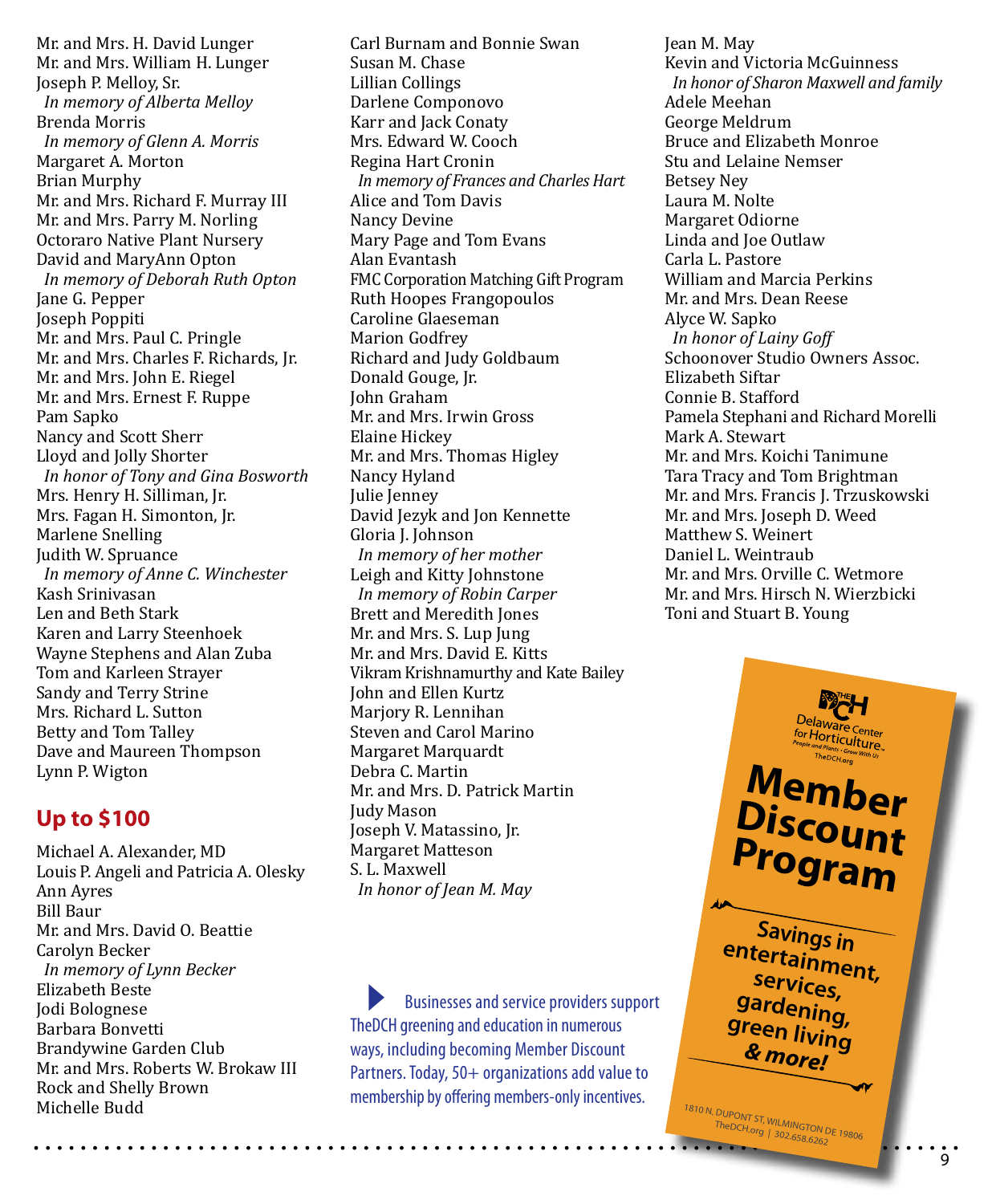Program Funders

#### **Foundations**

Arbor Day Foundation BHA Foundation Fund The Christmas Shop Foundation Crystal Trust Ellason Downs Perpetual Charitable Trust Morgan Stanley Foundation The Point Lookout Wildlife & Water Preserve Foundation, Inc. TD Charitable Foundation

#### **Corporations & Businesses**

ABHA Architects Alliance for Community Trees Bancroft Construction Company Bank of America Benz Hydraulics, Inc. Bernardon Haber Holloway Architects Brandywine Zoo Brent and Becky's Blubs Capital One Carmen Dodge/Ram Carmen Ford/Lincoln Cetrulo & Morgan Group LLC Comenity Bank Christiana Care Health System C<sub>SX</sub> Delaware Offices Delmarva Power Diamond State Management Diver Chevrolet Dunkin Donuts DuPont Fine Garden Creations, Inc. FuturTech Consulting LLC Gordon, Fournaris & Mammarella, P.A. Greenhill Car Wash Hertrich's of New Castle JP Morgan Chase Kerns Brothers M&T Bank Morgan Stanley Nash Omniscaping Paul Campanella Auto & Tire Pepco Holdings Sam Brown's Nursery Seitz Ross Aronstam & Moritz LLP Sheridan Nissan Strategic Foresight Investments Union Park Automotive Group

Veolia Water Wawa, Inc Weymouth, Swayze & Corroon Wilmington Wine Company WSFS Bank

#### **Civic, Public & Nonprofits**

Alliance for Community Trees Brandywine Zoo City of Wilmington, Department of Parks and Recreation City of Wilmington, Department of Public Works City of Wilmington, Department of Real Estate and Housing City of Wilmington, Department of Police Columbus Monument Committee Delaware Department of Agriculture Delaware Department of Agriculture, Delaware Forest Service Delaware Department of Labor Delaware Department of Transportation Delaware Grounds Management Association Delaware Psychological Association Edenridge I & II Civic Association The Garden Club of Wilmington Kennett Pike Association Kentmere Rehabilitation & Healthcare Center Mt. Cuba Center Office of Representatives Stephanie T. Bolden, Gerald L. Brady, Helene Keeley, and Charles Potter Office of Senators Margaret Rose Henry, Harris McDowell and Robert Marshall Old Brandywine Village Revitalization Weymouth, Swayze & Corroon Insurance Wilmington Senior Center Woodlawn Trustees

#### **Individuals**

Mr. and Mrs. Frederick H. Altergott Frances Bayard Jerry Bilton James and Josette Blackmore Herman Boyd & Christopher Johansen Richard and Sandra Brown

David and Kathleen Brownlee Andrew Bunting Aldo Cardia Richard Carpenito and Terry S. Wallace Mr. and Mrs. William Componovo Patrick Cullina Joanne B. Cushman Mr. and Mrs. Harold A. Davis Stephen and Nancy Donovan Mr. and Mrs. Ford B. Draper, Jr. David and Carroll Eaton Helen L. Eliason Michele P. Fidance Stuart and Phyllis Freilich James Ford John P. Gardner and Tim Whelan Ellen Gay Barbara Goetz Michael and Christine Goodrick Mara Grant Karl and Shirley Grieshaber Pete Hayman Richard and Heidi Hesselein Mason and Candice Heydt Donald and Sheilah Hollings David and Chris Hulme Sharon Hunt Chris and Carol Jording Margaret Lafley Richard and Lucinda Laird Joan Lussky Brian and Mary Macdonald Adele G. Meehan Matthew Mendieta Ellen C. Muenter Timothy W. Murray Robert and Mozelle Padgett Laura F. Parrish Chris and Mary Patterson Beverly Peltz Alice D. Reilly Ed and Darlene Scott Mr. and Mrs. Alexander Shaw David and Lynn Shirey Clarke and Ellen Slade David and Vicki Smick Salvatore Spirito Kash Srinivasan Caroline Sutphin Mary A. Szewczyk Mr. and Mrs. Koichi Tanimune Bernadette M. Weidman Don and Loretta Whiteley Carrie Wiles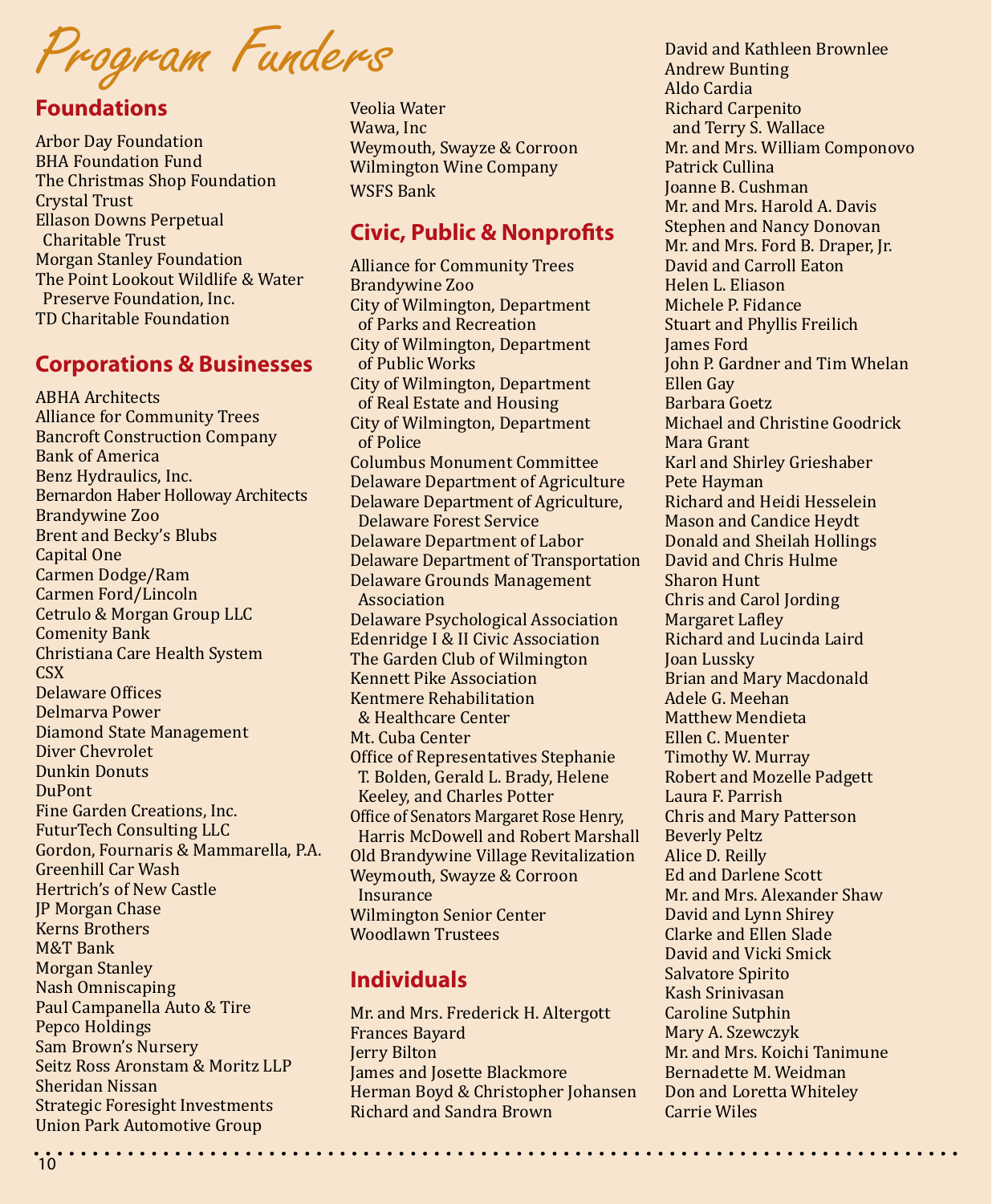In-kind Giving Supporters

#### **Civic, Government & Nonprofit Corporations**

Alliance for Community Trees Bartlett Tree Research Laboratories Bombay Hook National Wildlife Refuge Brandywine Hundred Fire Company Challenge Program Christiana Care Health System City of Wilmington Delaware Department of Agriculture, Delaware Forest Service Delaware Department of Agriculture Delaware Department of Corrections Delaware Department of Natural Resources and Environmental Control Delaware Greenways DNERR Delaware National Estuarine Research Reserve Delaware Nature Society Delaware State University Food Bank of Delaware Healthy Foods for Healthy Kids Longwood Gardens Nemours Health & Prevention Services New Castle Conservation District New Castle County Master Gardeners Padua Academy Partnership for the Delaware Estuary Town of Bellefonte University of Delaware West End Neighborhood House Wilmington Area Planning Council Wilmington Green Jobs Employment Program Wilmington Tree Commission

#### **Individuals**

Maya Baruch Christopher Coons Joanne B. Cushman Charles F. du Pont Carolyn Eaton Hetty Francke HG Haskell Mike McGowan Mr. and Mrs. John E. Riegel Carl Roberts Margot Taylor

> The 2014 Isuzu HD NPR Gas Crew truck, a 7-passenger workhorse, made possible by the generosity of Crystal Trust

Afflair Events Angela's Garden Bartlett Tree Experts Bob's Crane Service Binkley Horticulture Services, Inc. Bloomsberry Flowers, Ltd. Boscov's Ala Carte Caterering Service Brandywine Valley Inn Brightfields, Inc. Cider Mill Landscapes Clear Channel Communications Copeland's Mulch Depot Costello's Garden Center Countryside Nursery and Garden Center Davey Tree Expert Company Delaware Green Painters L.L.C. Delaware Local Food Exchange Delmarva Power Dental Health Care Associates DiSabatino Landscaping and Tree Service, Inc. Down to Earth East Coast Garden Center EDIS Building Systems, Inc. Fresh Face Skin Care Fresh Thymes Cafe Fruit Flowers of Delaware Gallagher and Gallagher Gateway Garden Center, Inc. Gold Star Nursery Home and Garden Culture Hotel DuPont Inner Source Wellness Center

J. Thomas Photography Jen-Mor Florist Johnston & Assoc. Land & Water Creation Kerns Brothers Laura Novak Photography Linvilla Orchards Michael Petrie's HANDMADE GARDENS Moore Brothers Wine Company Mostardi Nursery Native Cast North Creek Nurseries, Inc. Old Country Garden Center Peach Street Bridge Recession Jewelry Redbud Native Plant Nursery Reybold Group of Companies Richards, Layton & Finger Ronny's Garden World Ryan's Wines & Spirits Seahorse Coaching LLC Secretariat, Ltd. Skipjack Dining Solar States Sprouting Chefs Stephens Garden Creations Inc. Strobert Tree Services Sullivan Owen Floral and Event Design Terrain at Styers Toll Gate Liquors Tomato Sunshine Triple Oaks Nursery & Herb Garden Twin Oaks Tree Service Veritas Wine and Spirits Village Green Flower Shop Willey Farms Willow Rock Gardens LLC Yetters Discount Liquors

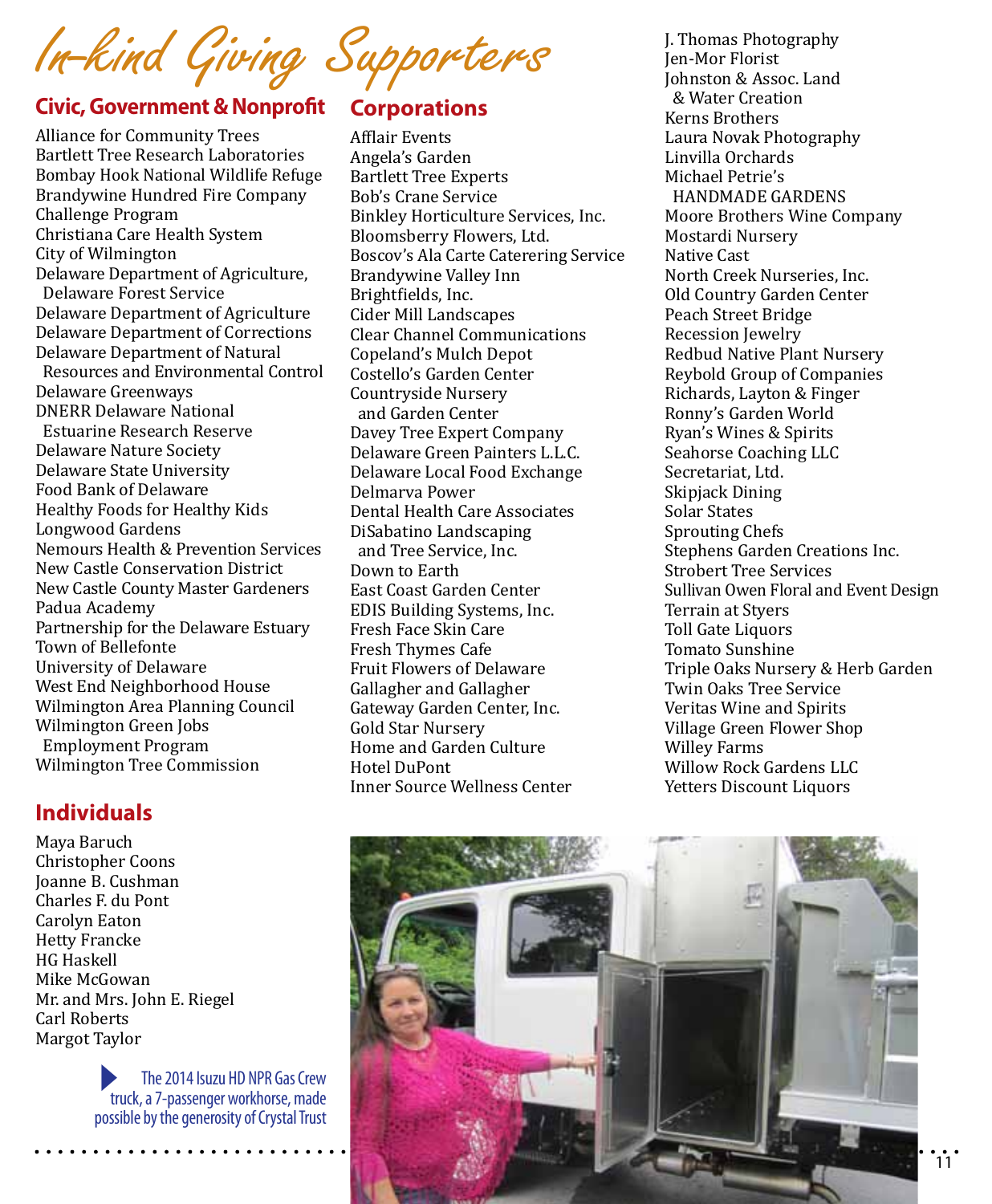Rare Plant Auction**®**

**Clivia Sponsor** Wilmington Trust Company

#### **Patron Sponsor**

Fine Garden Creations, Inc. Patterson Schwartz Real Estate

#### **Subscriber Sponsor**

Bartlett Tree Experts

**Host Sponsor** Longwood Gardens

#### **Greening Neighborhoods**

Mr. and Mrs. Frances Abbott Asa Berger Phil and Pat Boyd Patrick Cullina Mr. and Mrs. Harold A. Davis Mr. and Ms. Donald DeWees, Jr. Edythe Joines and Ronal Fenstermacher Don and Susan Fisher Mr. and Mrs. Brenton R. Grant III Charles L. Ingersoll and Richard T. Jolly Rob and Jean Krapf Bruce McNew Mr. and Mrs. Mark Mintun Chris and Mary Patterson Mr. and Mrs. Ben Regester Mr. and Mrs. Sidney Scott Kash Srinivasan Mr. and Mrs. Timothy Sterling Mr. and Mrs. Francis J. Trzuskowski

#### **Catalog Advertisers**

Bernardon Haber Holloway Architects Binkley Horticulture Services, Inc. Brandywine Conservancy & River Museum Brandywine Fine Properties /Sotheby's Chanticleer Foundation Cotswold Gardens, Inc. Mr. and Mrs. Harold A. Davis Delmarva Broadcasting Company Dig It Landscape & Garden Design, Inc. Diver Chevrolet Everything But the Kitchen Sink Garden Design Group

Gateway Garden Center, Inc. Irwin Landscaping Inc. Janssen's Market Brett and Meredith Jones Kerns Brothers Ladew Topiary Gardens, Inc. Mr. and Mrs. William M. Lafferty Mostardi Nursery Mt. Cuba Center Chris and Mary Patterson Project Executive Services RareFind Nursery RSC Landscaping Ltd. Santora CPA Group Stonegates Retirement Community Stoney Bank Nurseries, Inc. Vandemark & Lynch, Inc. Wallace Associates, Inc. Wilmington Friends School

#### **Individual Donors**

Anne and Glenn Barnhill Ann A. Biggs Dr. and Mrs. Gordon A. Bussard Susan and Scott Johnson Annie Jones Mr. and Mrs. Fred Liss Mary Alice Malone Kimberly Monihan Katharine D. Schutt Jeanne O. Shields Judith W. Spruance Eva L. Verplanck

#### **Commercial Auction Donors**

Aquascapes Unlimited Athens Select/UGA Bailey Nurseries Black Hog Horticulture Blue Sterling Nursery Brent and Becky's Bulbs Brushwood Nursery Bustani Plant Farm Cotswold Gardens, Inc. Cricket Hill Garden East Coast Garden Center Edgar Joyce Nursery Edible Landscaping LLC Fine Garden Creations, Inc Fungi Perfecti Gateway Garden Center

Hawksridge Farms, Inc. Herman Losely & Son, Inc. Holly Hill Farms, Inc. Intrinsic Perennial Gardens Iseli Nursery, Inc. Landcraft Environments, Ltd. Monrovia Mostardi Nursery North Creek Nurseries Octoraro Native Plant Nursery, Inc. Peace Tree Farms Pepper Greenhouses Pleasant Run Nursery Prides Corner Farm Proven Winners® Color Choice® Quality Greenhouses & Perennial Farm, Inc. Rivendell Nursery Sam Brown's Wholesale Nursery, Inc. Star® Roses and Plants/Conard-Pyle Co. Stoney Bank Nurseries, Inc.

#### **Individual Auction Donors**

Stephanie Cohen Harold A Davis Ridge Goodwin Michael Riska Elizabeth Sharp Lenny Wilson

#### **Organizational Plant Donors**

Bartlett Tree Research Laboratories & Arboretum Chanticleer Delaware Center for Horticulture The Holden Arboretum Morris Arboretum of the University of Pennsylvania Polly Hill Arboretum PHS/Meadowbrook Farm Scott Arboretum of Swarthmore College UNC Charlotte University of Delaware Botanic Gardens

#### **In-kind Donors**

Christie's Culinary Program at Delores J. Baylor Women's Correctional Institution Garden Media Group Longwood Gardens Rag & Gilt Rob Cardillo Photography

 $\cdot$   $\cdot$   $\cdot$   $\cdot$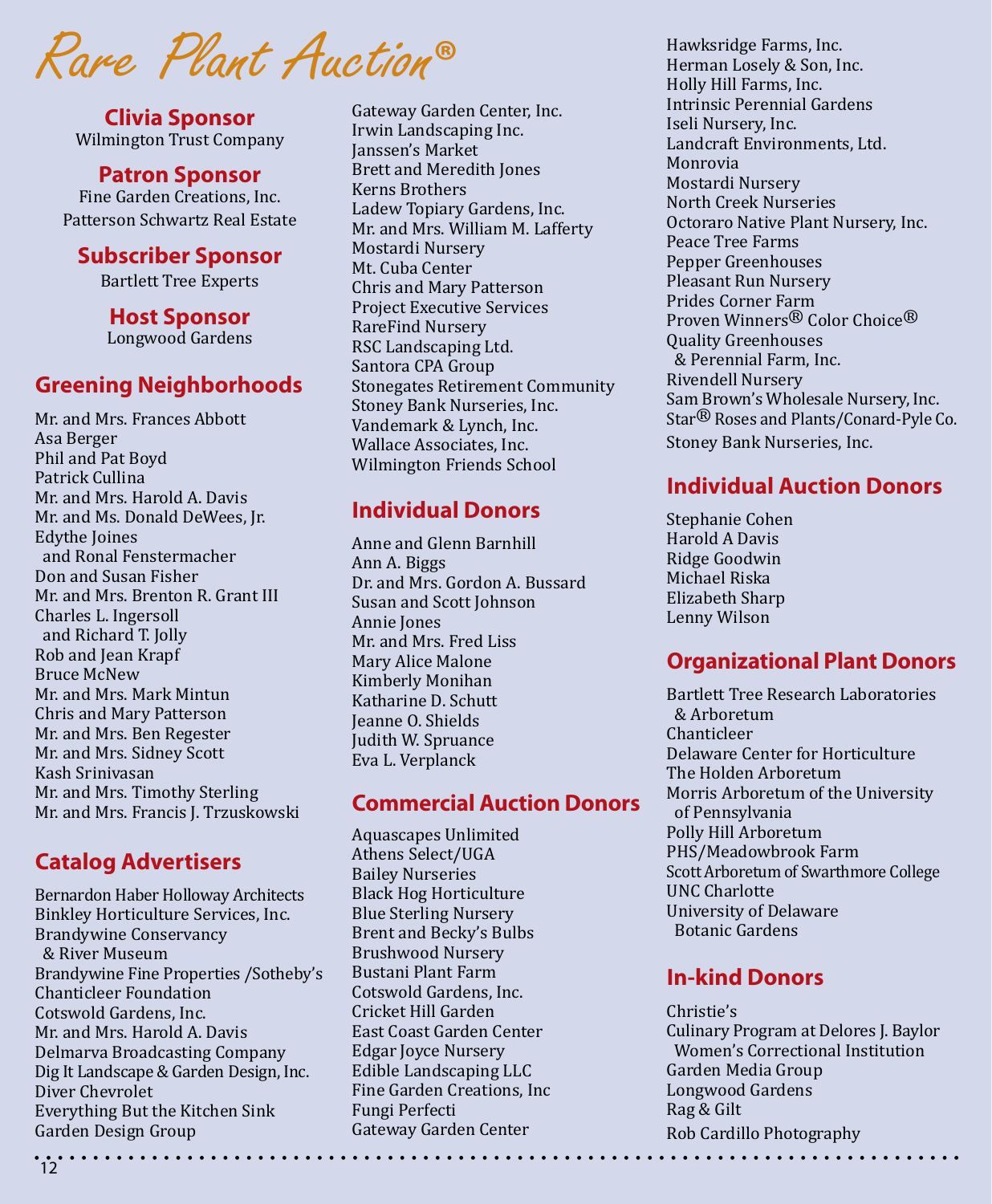

Volunteers

**Volunteerism is a powerful component of bringing TheDCH mission to bear in the communities we serve.** 

**This year, 512 volunteers donated 3,876 hours to events, community programs, fund raisers, and to fill important administrative, development and leadership roles, a \$78,644 contribution. Our volunteer base includes a broad range of ages from youth to seniors, as well as diverse experience levels, socio-economic status and ethnicities.** 



Tribute & Planned Gifts

#### **Helen Ayers Detchon Society**

*Formed to recognize donors who have included TheDCH in their long term financial plans or estate plans.*

Paul and Beth Bechly Phil and Pat Boyd Margaret G. Bramble Martha S. Brennesholtz\* Hazel L. Brown Dr. and Mrs. Gordon A. Bussard Marie T. Carroll\* Harold A. Davis J. Christian A. Deputy

Helen L. Eliason James Harry and Melody Hammond Johannes and Betty Krahmer\* James and Stephanie Lee Mrs. Christopher Lowndes\* Sarah I. Lynch\* Olivia Kirby Thomas Anne C. Winchester\* Anonymous (2)

\**Deceased*

#### **Tribute Gifts**

**In honor of Gerald Brady family and the great families of 40 Acres** John Meyer

**In honor of Andrew Bunting** Garden Club of Wilmington

**In memory of Nancy Corroon** Mr. and Mrs. Eric C. Petersen

**In memory of John Douts** Margaret and Robert Lewis

**In memory of E. Donald Klein** Andrea L. Miller

**In memory of Greta B. Layton** Patricia Chisholm & Nan Marie Jaeger

**In honor of Katharine Draper Schutt** A. Reeve Draper

**In memory of Serita Wilkins** Children & Families First

**In honor of Nancy Wingate** Phyllis Adams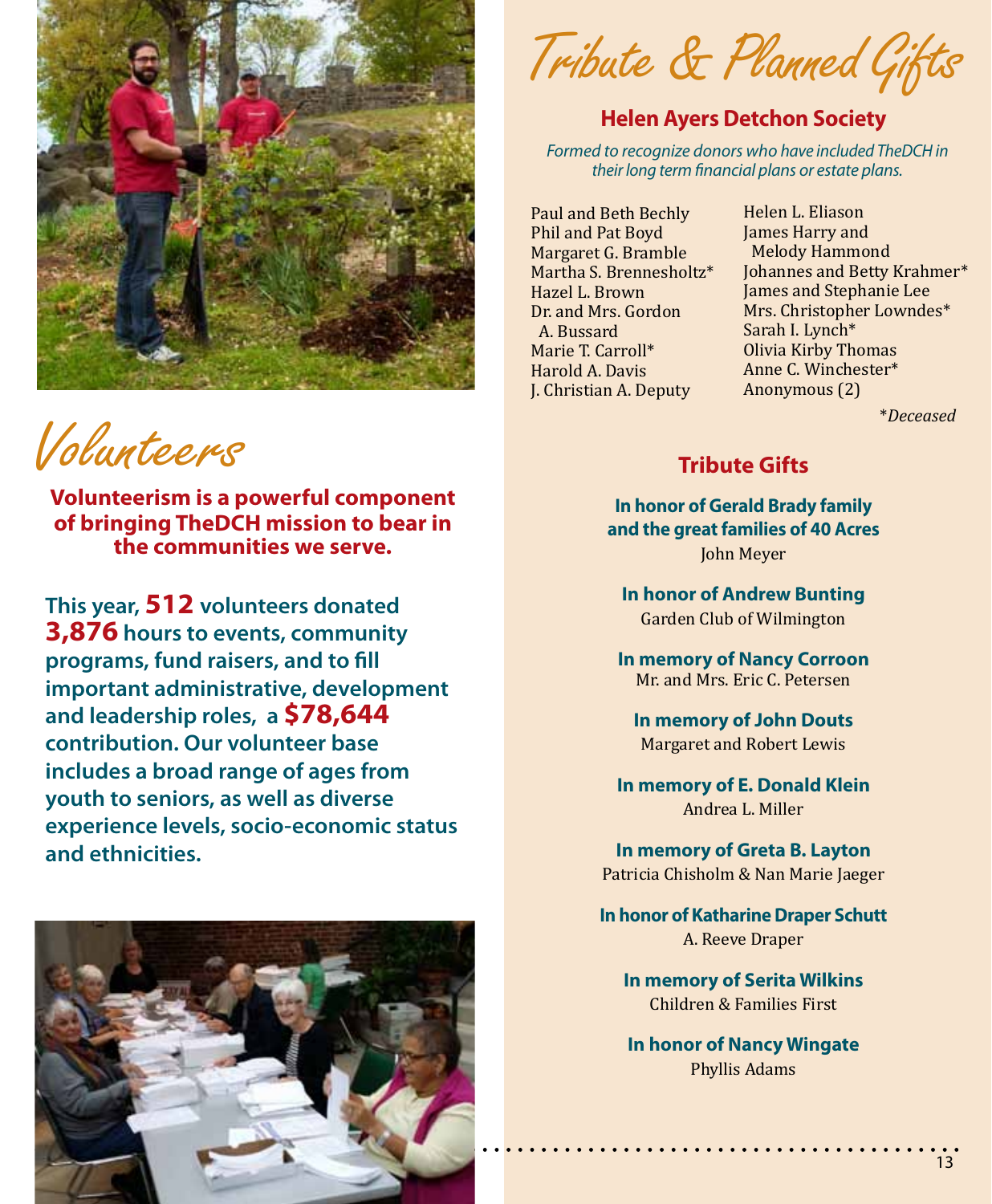

#### *January 1, 2010 through September 30, 2014*

#### **\$100,000 or more**

Crystal Trust Delaware Department of Natural Resources & Environmental Control Russell O. Jones Longwood Foundation, Inc. Welfare Foundation

#### **\$50,000 to \$99,999**

Mrs. George P. Bissell, Jr. DuPont External Affairs Fidelity Foundation The Huisking Foundation, Inc. Johannes R. and Betty P. Krahmer Yaverland Foundation

#### **\$25,000 to \$49,999**

David and Ginny Butters Mr. and Mrs. Richard E. Colgate Mr. and Mrs. Harold A. Davis *In memory of Helen Ayers Detchon* Nancy G. Frederick The Garden Club of Wilmington GBL Charitable Foundation Lynn Herrick and Rodney Sharp The Laffey-McHugh Foundation M&T Bank Marmot Foundation Mrs. Christopher L. Moseley Mrs. Harold S. Schutt, Jr. Mr. and Mrs. P. Coleman Townsend, Jr. Mr. and Mrs. Phillip B. Weymouth, Jr.

#### **\$10,000 to \$24,999**

Bancroft Construction Company Mr. and Mrs. Jeffrey B. Bove Mr. and Mrs. Joseph E. Carbonell III Chichester duPont Foundation, Inc. Crestlea Foundation, Inc. Helen L. Eliason *In memory of Douglas C. Eliason* Ellason Downs Perpetual Charitable Trust

Fair Play Foundation Anne and Martin Horn *In memory of Gene M. Schiefelbein* Elliott and Irene Jennings *In memory of Martha B. Dugdale* Mr. and Mrs. C. Ronald Maroney Mr. and Mrs. Irenee du Pont May Betsy and Robert McCoy Bruce McNew Chris and Mary Patterson Ellen Corroon Petersen *In memory of Nancy Corroon* Alice D. Reilly Mrs. Richard E. Riegel, Jr. Katharine D. Schutt Catherine and Frank Ursomarso Ann D. Wick *In memory of Martha B. Dugdale* WSFS Bank

#### **\$5,000 to \$9,999**

Kirk and Preston Ayars Paul and Beth Bechly Tony and Gina Bosworth Elizabeth W. Bours Linda and Steve Boyden Andrew Bunting Felise and Michael Cressman Charles S. Crompton, Jr. Sumner and Bonnie Crosby

Kathy and Chip Cruice Peggy Dugdale *In memory of Martha B. Dugdale* Don and Susan Fisher Susan and Scott Johnson Margaret L. Laird and Philip J. Taylor III *In memory of Martha B. Dugdale* Kristine and Spencer Qualls Mr. and Mrs. G. Keith Robertshaw *In memory of Rev. & Mrs. George A. Robertshaw and Mr. & Mrs. Alfred A Baratti* Elizabeth A. Sharp Renee and Scott Simonton Anonymous (1) *In memory of Martha B. Dugdale*

#### **\$2,500 to \$4,999**

David and Kathleen Brownlee Dr. and Mrs. Gordon A. Bussard Phoebe Craven Joanne B. Cushman Mr. and Mrs. Lawrence G. Davis *In memory of Helen Ayers Detchon* Harvey Hanna & Associates Niki T. Ingram Mr. and Mrs. Daniel M. Kristol Joseph V. Matassino, Jr. Mrs. Richard E. Riegel, Jr. Pam Sapko

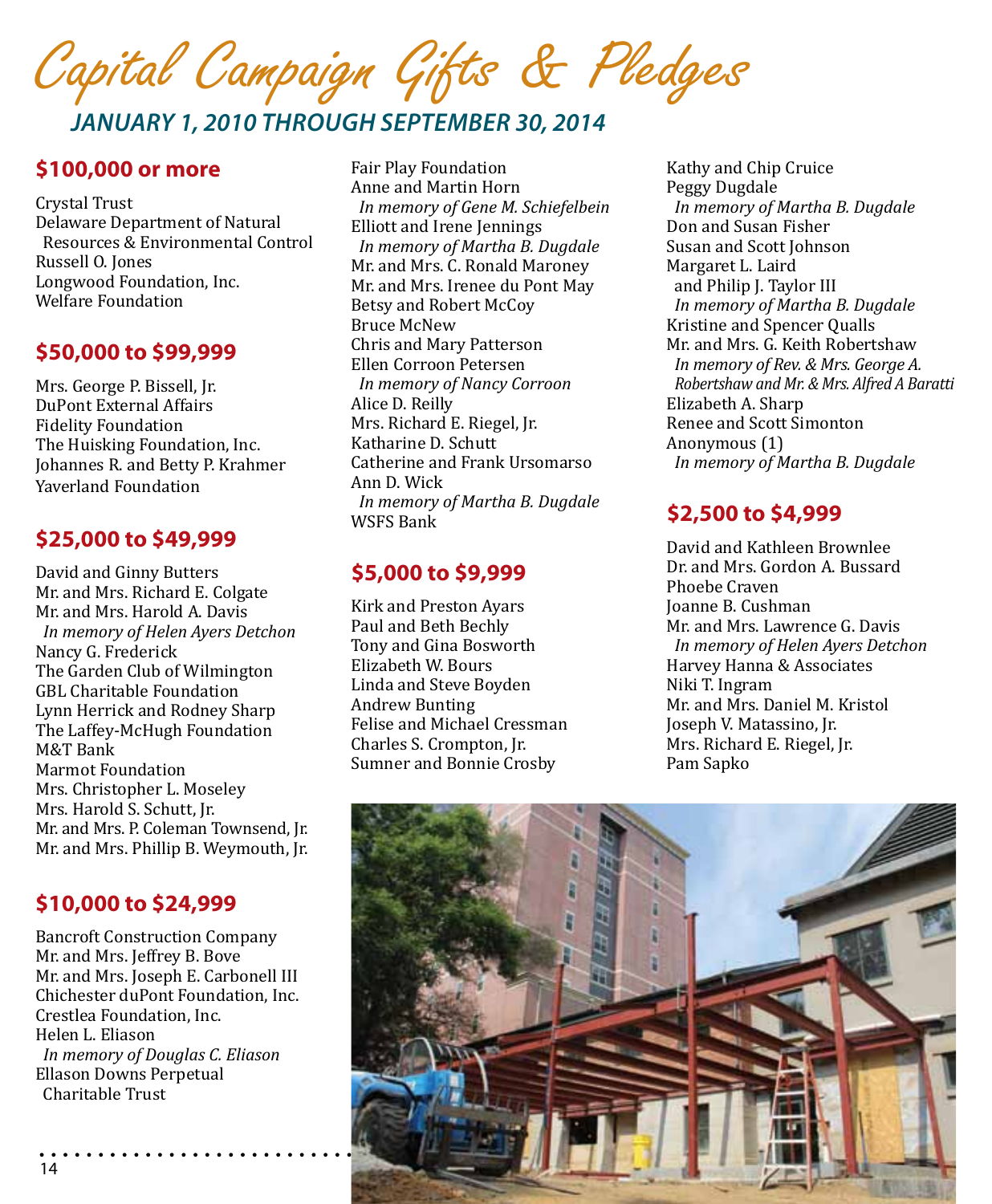#### **\$1,000 to \$2,499**

Marge and Fritz Altergott Phil and Pat Boyd Mr. and Mrs. Steven M. Castorani Darlene Componovo Cotswold Gardens, Inc. Mr. and Mrs. David L. Craven Elizabeth and Michael Dougherty Mrs. Brian D. Draper William C. Dugdale *In memory of Martha B. Dugdale* Mr. and Mrs. Stephen A. Gansz Carrie and Patrick Gray Timothy and Devon Hathaway *In memory of Martha B. Dugdale* Dick and Sally Lighty New Moon Nursery Betsey Ney Neta L. Pringle Evelyn Price Scott Jeanne O. Shields Marion T. Silliman Alice and Vince Witterholt

#### **\$500 to \$999**

Amy W. Bish Herman Boyd and Christopher Johansen Ashlin and James Bray Patrick and Jennifer Callahan Patricia Christias *In memory of Martha B. Dugdale*

Hetty E. Francke John and Judith Herdeg Larry and Janine Iorii Sharon and Chuck Loving M. William and Julie Lower Gary Schwetz Kash Srinivasan Margaretta K. Stabler Mr. and Mrs. Adam Waldron Anonymous (1)

#### **Up to \$500**

Annie M. Acton Regina Brown Jen Bruhler and Beth Miller Barbara Butterworth Lou and Mary Kay Camaratta Joseph Carr and Sherese Brewington-Carr Mary W. Davis Sarah Deacle Delaware Psychological Association Robert Densten and Marcia Stephenson A. Reeve Draper Mr. and Mrs. C. Glen Dugdale *In memory of Martha B. Dugdale* Joy L. Ericson Forest View Nursery, Inc. Walter S. Graham Mary Hopkins Jeffrey Lank and Tina Macko Mr. and Mrs. William H. Lunger Marshall Dennehey Warner Coleman & Goggin, P.C.

**\$1,695,740**

Glenn F. May *In honor of Jean May* Jean M. May *In honor of Marcia Stephenson* Curt and Loey Nass Mr. and Mrs. John E. Newlin III Andrew S. Olson Chris Pease June Peterson Tim and Gretchen Peterson Michael S. Ray Wendy C. Scott and Sandra L. Taccone Patrice and Michael Sheehan Judith Spruance *In memory of Anne C. Winchester* Connie and Ron Stafford Tara E. Tracy and Tom M. Brightman Laura B. Vogel Evelyn L. Williams Jacque A. Williamson Christian M. Winburn Mr. and Mrs. Richard K. Woolley Anonymous (1)

#### **In-kind**

BBC Tavern and Grill City of Wilmington Dupont GreenRoots Landscaping, LLC Service Unlimited WSFS Bank

Financial Overview

#### **Revenue**

| \$495,408 | <b>Fund Raising</b>           |
|-----------|-------------------------------|
| \$76,218  | <b>Endowment</b>              |
| \$93,053  | <b>Community Gardens</b>      |
| \$345,153 | <b>Education</b>              |
| \$190,829 | <b>Public Landscapes</b>      |
| \$126,751 | <b>Environmental Projects</b> |
| \$263,305 | <b>Tree Program</b>           |
| \$33,911  | Misc. Income                  |
|           |                               |

**Total Revenue \$1,624,628**

|            | Members<br>1,193 Total Mem<br>125 New Members<br><b>Expenses</b> |
|------------|------------------------------------------------------------------|
| \$292,899  | <b>Administration</b>                                            |
| \$314,695  | <b>Fund Raising</b>                                              |
| \$54,432   | <b>Facilities</b>                                                |
| \$94,584   | <b>Community Gardens</b>                                         |
| \$373,074  | <b>Education</b>                                                 |
| \$121.628  | <b>Public Landscapes</b>                                         |
| \$81,573   | <b>Environmental Projects</b>                                    |
| \$291,743  | <b>Tree Program</b>                                              |
| \$71,112   | <b>Depreciation Expense</b>                                      |
| 1,695,740  | <b>Total Expense</b>                                             |
| (571, 112) | <b>Less Depreciation</b>                                         |
|            |                                                                  |

**Total Expense \$1,624,628***(less depreciation)*